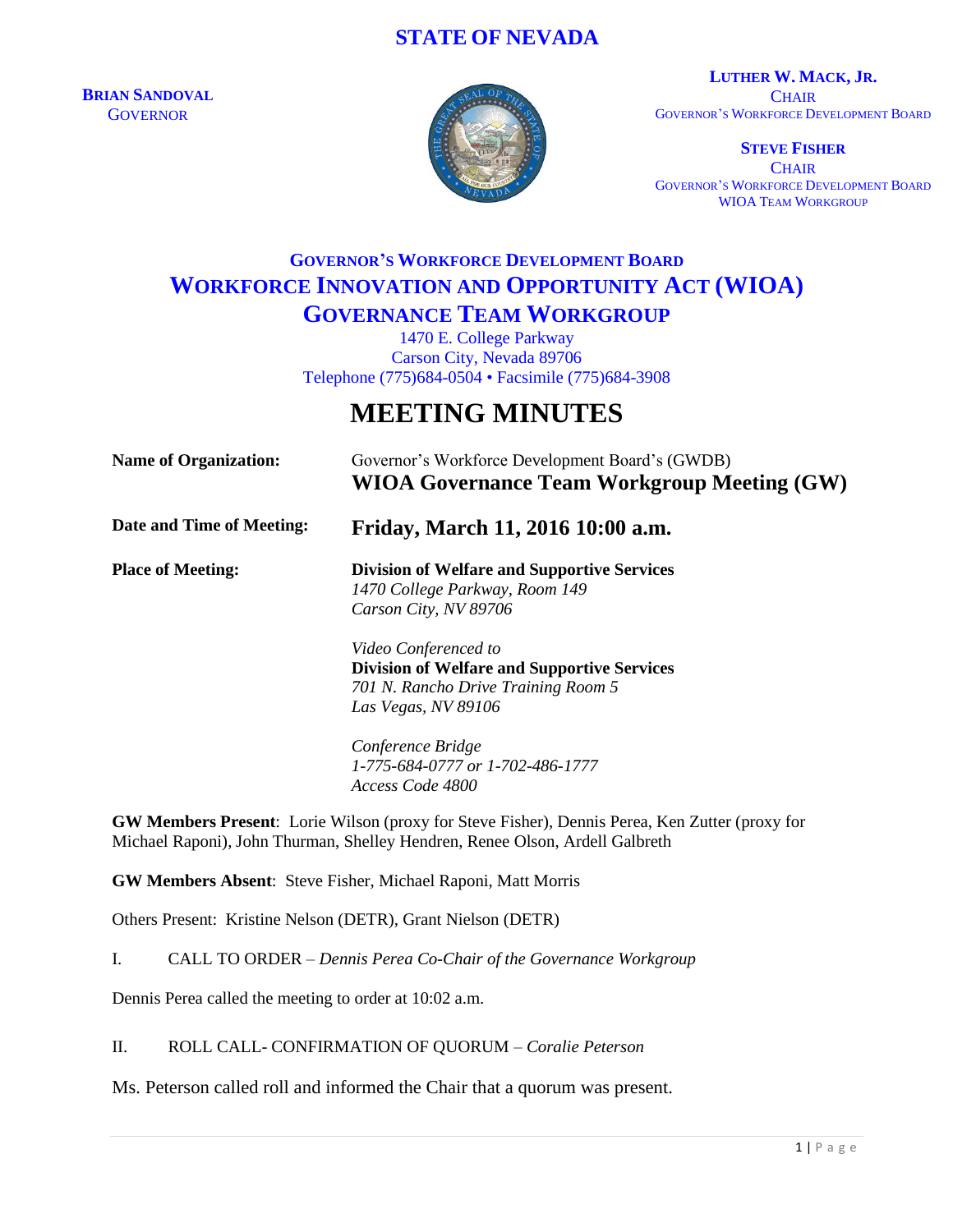#### III. VERIFICATION OF PUBLIC NOTICE POSTING – *Coralie Peterson*

Ms. Peterson affirmed that the notice and agenda for this March 11, 2016 GWDB WIOA Governance Workgroup Meeting was posted according to Nevada's Open Meeting Law as contained in NRS 241.020.

#### IV. **FIRST PUBLIC COMMENT(S) –** *Dennis Perea*

Members of the public are invited for comment(s). **NO** action may be taken on a matter during public comments until the matter itself has been included on an agenda as an item for *possible action*, and properly noticed pursuant to **[NRS 241.020](http://www.leg.state.nv.us/NRS/NRS-241.html#NRS241Sec020)**. Due to time constraints, the Chair may limit public comments to **three (3) minutes/person**. Please clearly state and spell your full name.

The Chair announced the First Public Comment Session and invited members of the public to speak. As no comments were made, he proceeded to the next agenda item.

### V. **DISCUSSION/FOR POSSIBLE ACTION:** APPROVAL OF MINUTES: GW meetings held on February 26, 2016 - *Dennis Perea*

Ardell Galbreth raised a motion to approve the minutes and his motion was seconded. All were in favor and the motion carried unanimously.

# VI. **DISCUSSION/FOR POSSIBLE ACTION:** STATE PLAN VERSION 9 REVISION REVIEWS – *Dennis Perea*

Dennis Perea asked Kristine Nelson to provide comments on State Plan Version 9. Ms. Nelson explained that she had sent out three documents to the members in advance of this meeting, Version 9 of the State Plan, a summary of assignments pertaining to Version 9, as well as a summary of revisions which references each tract revision, to address the new State Plan requirements released by the Department of Labor.

In response to a question from Grant Nielson, Ms. Nelson she explained further that the original deadline of March 3, 2016 for submission of their approved **State Plan Version 8.3** to the DOL was met and she did have confirmation of their receipt of the document. As the DOL portal has now been opened, Mae Worthey will be submitting that same version of the plan (without any changes) into that portal according to DOL guidelines. She added that they are now in the modification phase, for which she had composed an assignment document. As she had developed this independently using their original assignments as a reference, she asked if any felt the assignments were incorrect to let her know.

Discussion ensued amongst the GW members about the revisions to the state plan. Mr. Perea mentioned that the modification/public comment process will allow them opportunity to 'add meat on the bones' of the state plan. GW Members agreed that they would proceed on revisions/modifications in the same manner used in their original state plan process. Any revision/modification recommendations for would be forwarded to the GWDB Strategic Planning Subcommittee for their review before going on to the State Board for approval.

Dennis Perea suggested that they continue in a refining and revising process and determine a deadline, although not necessarily a hard deadline, in an effort to avoid submission of items after the public comment stage.

GW members further discussed making the timeline for revisions/recommendations June  $1<sup>st</sup>$ , 2016, outside of any guidance on the state plan from the Department of Labor. Mr. Perea asked if Ms. Peterson would include the June  $1<sup>st</sup>$  deadline as an action item for the next GW meeting.

Shelley Hendren questioned two sections of the revisions and Mr. Perea stated that these could be brought up with Ms. Nelson and discussed further as they go forward. He then asked members to forward any suggested items to Ms. Peterson to be placed on the agenda for the next meeting.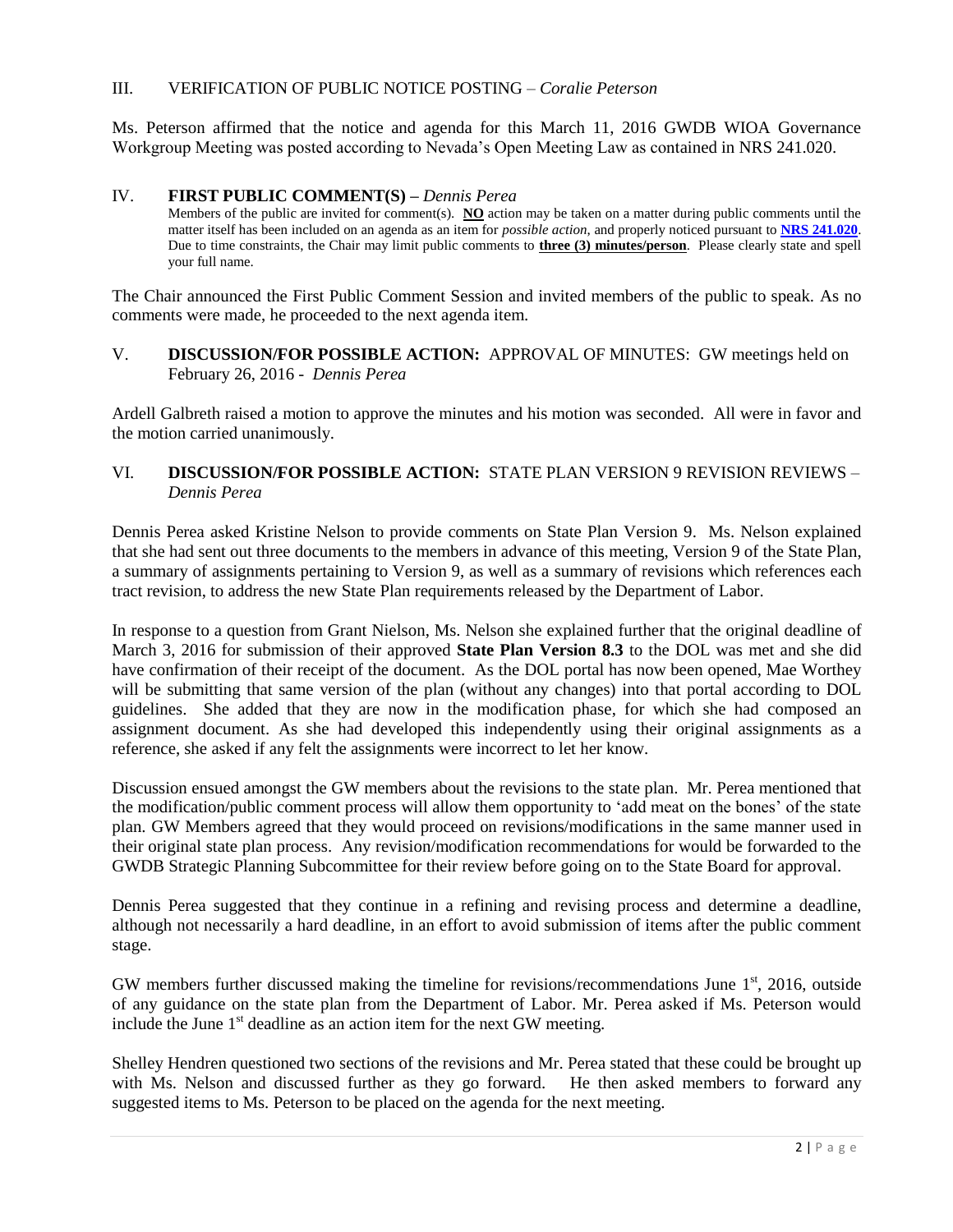## VII. **DISCUSSION/FOR POSSIBLE ACTION –** Problem Statement ideas from each Member – *Dennis Perea*

Possible problem statements mentioned included:

- Ardell Galbreth mentioned that a two generation strategy is an area which needs a lot of work, specifically in what they *are* doing: addressing those on public assistance within the regional housing authority as well as their children, and non-custodial parents should be targeted as well in this group. As they try to help parents move out of public housing, they need to make sure their children get into head start programs, with a goal of *BREAKING THE POVERTY CYCLE*.
- Renee Olson stated that in view of the New Nevada, the state will be facing a structural skills deficit going forward, a *PERENNIAL SKILLS GAP*, which raises questions such as: How is the system going to handle whatever population that the skills gap issue affects? And how do they reduce/prepare for that gap? Resolving these issues may address many populations.

Discussion ensued amongst GW Members about the approach to take in developing a problem statement. Dennis Perea commented that perhaps they should ask, for example, what can break the poverty cycle instead of just addressing disconnected youth, and stressed the need that they have the data to support *what is the actual problem.* 

Mr. Perea went on to explain that in Dale Erquiaga's comments to him mentioned in the last meeting, he was speaking at a high level, to cure a problem, such as his earlier analogy of curing polio. By attacking a particular problem, you cure other problems; however, he questioned if the problem should be breaking the poverty cycle rather than just disconnected youth, and their solution should be something that can be influenced by workforce.

Further discussion continued about the problem of a skills gap. Ken Zutter stated that DOE kept circling the problem of disconnected youth, as it touches all of them, as so many of them serve that group – but this may still not fill their skills gap. He also mentioned the need of a *clear career path*.

Ardell Galbreth stated that they should approach this with some urgency, as they do not have the skills to fill the demands, and Renee Olson agreed and added that they should *react nimbly*, to supply the immediate needs of emerging industries.

### VIII. **DISCUSSION/FOR POSSIBLE ACTION –** One Stop System – *John Thurman*

John Thurman stated he put together a diagram that puts on paper all the programs that would impact services. He is starting to realize that all those in the system (case managers/participants) who would touch the system and will result in the need for a large amount of education. A Staff Development group should kick into gear on items, such as: 1) who is in the system, 2) what are the entry points, 3) and how do they interact together. He asked GW members to view his diagram without seeing the lines, since interaction between all the partners is what will be important.

Mr. Thurman stated that he will distribute the document to all so they will have a better understanding of what he is attempting to describe, and although have already been supplying him information (such as Steve Fisher and Mike Raponi), he would like to have more input.

Mr. Perea asked him to send out the document to the members, but also mentioned that his suggestion plays into the next agenda item, that a System and Staff Development Workgroup may be needed.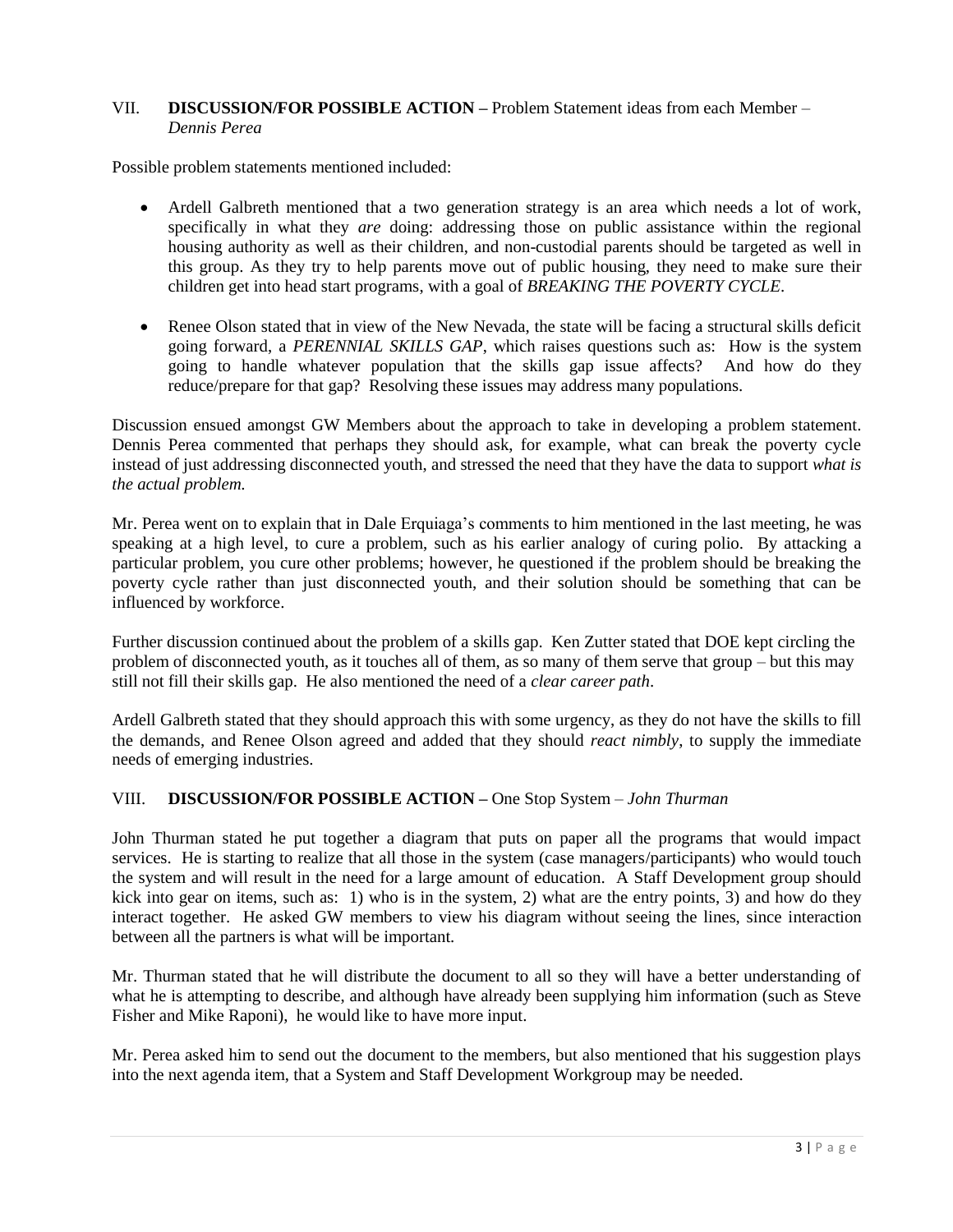## IX. **DISCUSSION/FOR POSSIBLE ACTION-** Decide which Work Groups are needed **–** *Dennis Perea*

Dennis Perea asked if the Performance Accountability and Fiscal Management Workgroups should be combined. Grant Nielson responded that they could coordinate their efforts, but the details should be handled by the Fiscal Management Workgroup, and the local boards will work on a resource sharing agreement for their areas and should have a methodology for resource sharing, but this would not be a policy 'per se.'

Mr. Perea added they may not need guiding policies for this, but should have a methodology for putting together resource sharing if local areas can't reach a consensus, and asked GW members if they should have a policy to guide the locals, have the locals develop the policy, or if the workgroups should come up with a policy so as not to have a failure in implementation.

Ardell Galbreth mentioned that in some cases local partners may not have the all the resources and the local boards should come up with agreements for their partners, but Mr. Perea responded that *any* agreement affects other groups.

The discussion then moved on to which workgroups should remain. Grant Nielson suggested that the Financial Management Workgroup, Policy Workgroup, and Performance/Accountability Workgroups remain in place. After further discussion, GW members determined the need for a possible new workgroup: System/Staff Development.

Dennis Perea commented that the workgroups should stay in place, and help the State Board become more engaged and asked Ms. Nelson to add this discussion item to the Strategic Planning Committee meeting.

Ardell Galbreth stated that the local boards change from time to time, and the groups need to stay together, as they provide expertise, to achieve the performance that the State is seeking. Getting the State Board involved may not be productive as they may not have the needed time to understand how these things come together on a procedural level.

• Ardell Galbreth made a motion that the workgroups mentioned by Mr. Nielson (Financial Management Workgroup, Policy Workgroup, and Performance/Accountability Workgroups remain in place).

Renee Olson suggested that he amend his motion to add that they keep groups intact until such time as the State Board determines how they want to structure the groups and participate. Ardell agreed to amend his motion. Shelley Hendren also suggested that the Governance Workgroup be added.

Ms. Olson stated that she understood that the workgroups were just for the purpose of transitioning to WIOA and get the state plan in place.

Ken Zutter agreed but added that he considered that the Governance Workgroup and affiliated subgroups should continue as the state plan is a living document, and should continue to function under WIOA; otherwise, how would they plan to deliver workforce in the State of Nevada?

John Thurman commented that Governance became the official oversight group of all the smaller groups, as well as the one large group. Although he agreed with Ms. Olson's comment that originally they were brought together to bring to conclusion the state plan, they now need to transition from submitting the initial plan, take the needed steps for any modifications and proceed into the implementation phase/ ongoing oversight of the system, although he was unsure how this could be done officially and what entity/organization created them.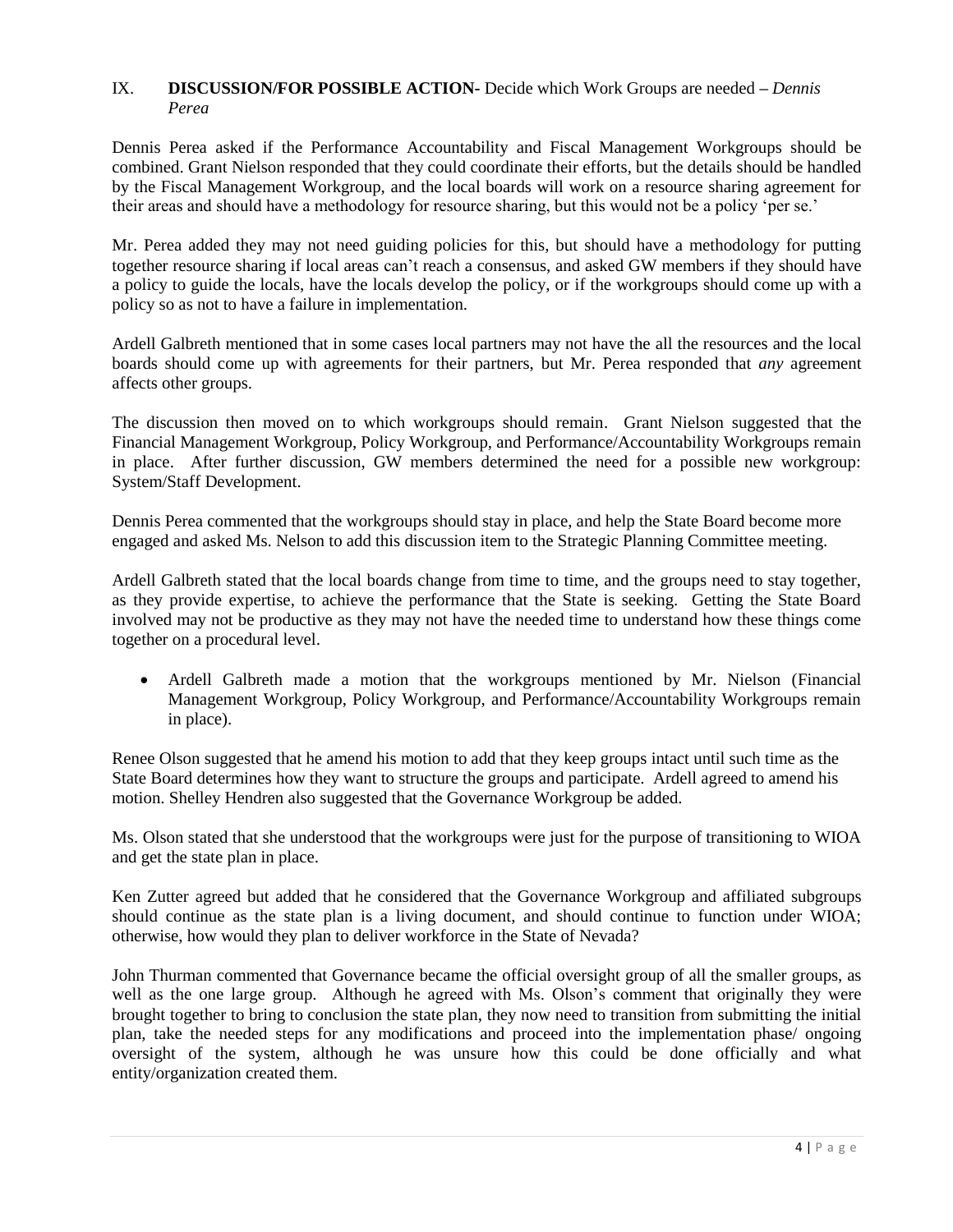Dennis Perea reminded them that the workgroups were initially established by the Strategic Planning Subcommittee. Although he could not form a motion, he may have suggested a possible motion that they reform themselves with the Governance Committee being the main body, overseeing the Financial, Policy, Performance and Staff Development Workgroups. The Governance Committee would then report to the Strategic Planning Subcommittee and after their vote approves this structure, it would be moved on to the Governor's Workforce Development Board, so that they would have board members vote for their approval of the structure.

At this juncture, Ardell Galbreth withdrew his earlier motion, and asked that someone formulate a motion to capture what Mr. Perea had mentioned.

 Ken Zutter made a motion that they retain the WIOA Governance Committee with four subcommittees – the **Policy** Subcommittee, the **Fiscal** Subcommittee, the **Performance** and **Accountability** Subcommittee and the **Staff/System** Subcommittee, and that they move forward with presenting the idea that this committee originally formed to develop the State Plan now proceeds into further WIOA planning and that they take that idea to the GWDB Strategic Planning Subcommittee for their approval. Ardell Galbreth seconded his motion.

Mr. Perea asked if any would like to have discussion on the motion/second and Renee Olson commented that it is the Governor's Workforce Development Board's job to do the strategic planning for the State and the State's workforce program, and staff can promote those efforts, but should not work outside the GWDB.

- Mr. Perea suggested that Mr. Zutter's motion be amended to include that everything goes through the GWDB's Strategic Planning Subcommittee and on to the GWDB if they deem necessary. In this way, they can be involved for guidance and approval, and the GW will not be trying to do anything outside of the framework of the GWDB. Mr. Zutter agreed that this be included in his motion. Hearing no further discussion, Mr. Perea asked for a vote. All members approved, and the motion carried unanimously.
- X. **DISCUSSION/FOR POSSIBLE ACTION:** Discussion and possible action regarding dates, times, and agenda items for future meetings – *Dennis Perea*

Dennis Perea asked if members if they should keep the next meeting date as March 25, 2016.

• Renee Olson raised a motion to hold the next meeting on April 8, 2016, and in the interim they will provide the input John Thurman requested for the One Stop System document and continue to work on ideas for the Problem Statement. Ardell Galbreth seconded her motion.

Mr. Perea asked for any discussion on the motion/second, and Kris Nelson asked if she could still send out State Plan Version 9 with the internal deadline of June  $1<sup>st</sup>$ . Mr. Perea asked if she would send this out with the tentative date of June  $1<sup>st</sup>$  to be approved by the GW on April  $8<sup>th</sup>$ , 2016. Ms. Nelson also asked if the problem statement item scheduled for the next GWDB Strategic Planning Subcommittee meeting on March 17, 2016 will need to be tabled. Mr. Perea asked that she leave the item on the agenda in order to get input/guidance during that meeting.

Hearing no further discussion, a vote was taken and the motion carried unanimously.

#### XI. **SECOND PUBLIC COMMENT(S) –** *Dennis Perea or Steve Fisher*

Members of the public are invited for comment(s). **NO** action may be taken on a matter during public comments until the matter itself has been included on an agenda as an item for *possible action*, and properly noticed pursuant to **[NRS 241.020](http://www.leg.state.nv.us/NRS/NRS-241.html#NRS241Sec020)**. Due to time constraints, the Chair may limit public comments to **three (3) minutes/person**. Please clearly state and spell your full name.